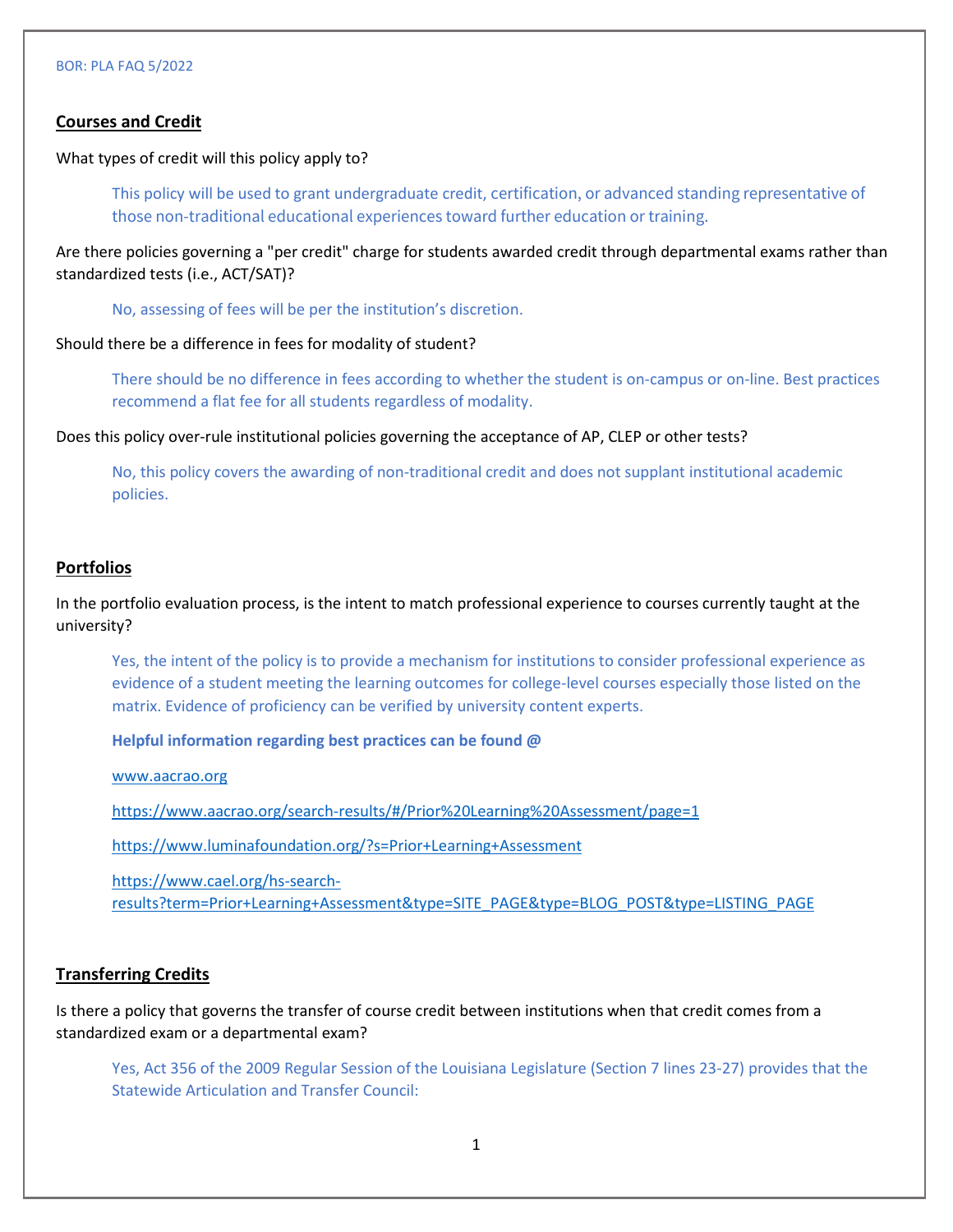(7) Approve common degree program prerequisites across program areas and course and credit-by-exam equivalencies and establish passing scores and course and credit equivalencies for exams administered pursuant to accelerated programs including, but not limited to, the Advanced Placement, International Baccalaureate, and College-Level Examination Program.

How should credit such as AP or CLEP be articulated on the student's transcript?

Credit should be entered as articulated via the sending institution. BoR will provide codes to identify PLA credit on SPSS.

Can PLA credit removed be from the student's transcript?

Once the course has been articulated on the transcript, upon student request the institution can indicate via the use of codes whether the course will be counted towards degree credit.

#### How should transfer PLA credit be articulated?

Credit should be entered as articulated via the sending institution. BoR will provide codes to identify PLA credit on SSPS.

How should campuses handle PLA credit that has been articulated as elective credit?

The purpose of this policy is to provide guidelines for institutions to move away from articulating these credits as simply as "elective" credits but rather have content experts and faculty review the materials to see how they could be articulated as a specific course especially those on the Matrix. This way, the credits can be used toward degree credit.

Given the various institutional policies governing AP, CLEP and IB credit, should institutions accept what the sending institution posted or what the receiving institution would post if the credit arrived directly to them?

Once AP courses have been articulated, the intent of the policy is for the receiving institution to accept what the sending institution posted. The student must not be required to re-send documentation each time they transfer to another institution.

Is the removal of transcripted credit awarded on an individual class basis or on an all or none basis?

The removal of transcripted credit should be done via a course-by-course basis.

How should institutions utilize the ACE Military Guide?

The ACE Military guide should be used primarily as a guide for articulating military credit presented on a student's military transcript. The ACE Military Guide has been updated to include articulation of military courses to general education courses where appropriate.

#### **Training**

Will the Board of Regents help institutions to provide training for faculty to properly conduct prior learning assessments?

The Board of Regents is presently reviewing training opportunities for our faculty and staff with national experts.